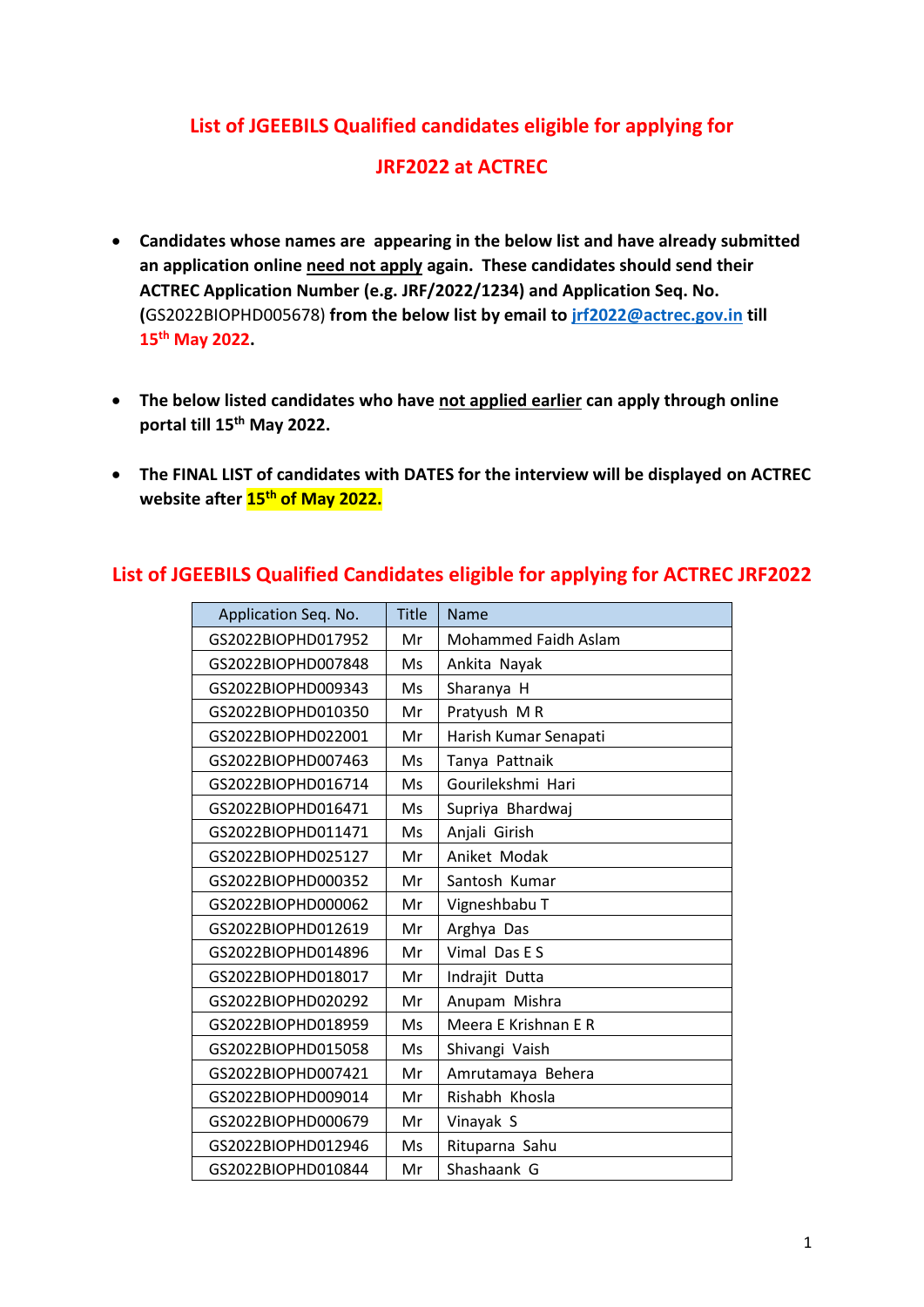| GS2022BIOPHD022621 | Ms | Janhvi Mahesh Dhongdi           |
|--------------------|----|---------------------------------|
| GS2022BIOPHD016606 | Mr | <b>Altamas Hossain Daptary</b>  |
| GS2022BIOPHD016779 | Ms | Sukhada Darpe                   |
| GS2022BIOPHD003608 | Mr | Divyanshu Awasthi               |
| GS2022BIOPHD002729 | Ms | Gayathri R                      |
| GS2022BIOPHD024251 | Mr | Chowtapalle Anuraag Chetty      |
| GS2022BIOPHD021413 | Ms | Radhika Bera                    |
| GS2022BIOPHD000330 | Mr | Mayukh Chatterjee               |
| GS2022BIOPHD015896 | Mr | Roshan Sreenivasan Velluvakandy |
| GS2022BIOPHD014779 | Mr | Ashik Babu P                    |
| GS2022BIOPHD015241 | Ms | Nandika Bhattacharya            |
| GS2022BIOPHD017328 | Ms | Tiyasa Pathak                   |
| GS2022BIOPHD007784 | Ms | Archismita Chatterjee           |
| GS2022BIOPHD005541 | Ms | Aayushee Khanna                 |
| GS2022BIOPHD021443 | Mr | Rajesh Kumar Pradhan            |
| GS2022BIOPHD014193 | Mr | Shreeman Auromahima             |
| GS2022BIOPHD020000 | Ms | Anasua Mandal                   |
| GS2022BIOPHD001538 | Ms | Mahima Dey                      |
| GS2022BIOPHD007952 | Mr | Nikhil Verma                    |
| GS2022BIOPHD002004 | Ms | Arundhati Karmakar              |
| GS2022BIOPHD012224 | Mr | Soumyadeep Chakraborty          |
| GS2022BIOPHD005308 | Mr | Alen T Mathew                   |
| GS2022BIOPHD021896 | Ms | Jhalak Aggarwal                 |
| GS2022BIOPHD008241 | Mr | Siddhartha Bardhan              |
| GS2022BIOPHD004793 | Ms | Samskrathi A Sharma             |
| GS2022BIOPHD009164 | Ms | Aparna Upadrasta                |
| GS2022BIOPHD014982 | Ms | Riyanka Chatterjee              |
| GS2022BIOPHD016938 | Ms | Sulagna Adhikary                |
| GS2022BIOPHD013301 | Mr | Swarnayan Saha                  |
| GS2022BIOPHD011876 | Ms | Monalisa Mukherjee              |
| GS2022BIOPHD008384 | Ms | Rashi Jain                      |
| GS2022BIOPHD015018 | Ms | Padmashree D                    |
| GS2022BIOPHD023246 | Ms | Shagufa Nisrat Noorie           |
| GS2022BIOPHD004457 | Ms | Anuja Sharma                    |
| GS2022BIOPHD009800 | Ms | Akshita Baiju Gopal             |
| GS2022BIOPHD011851 | Mr | Christopher John Issac          |
| GS2022BIOPHD019132 | Mr | Adarsh Nair                     |
| GS2022BIOPHD008154 | Ms | Swarnali Basu                   |
| GS2022BIOPHD007886 | Ms | Sanjana Mullick                 |
| GS2022BIOPHD007371 | Mr | Ajay Kumar Varanasi             |
| GS2022BIOPHD023556 | Ms | Bratati Dutta                   |
| GS2022BIOPHD006869 | Ms | Neelima PV                      |
| GS2022BIOPHD000024 | Ms | Vyshnavi V Nair                 |
| GS2022BIOPHD008872 | Ms | Yogyta Kumari                   |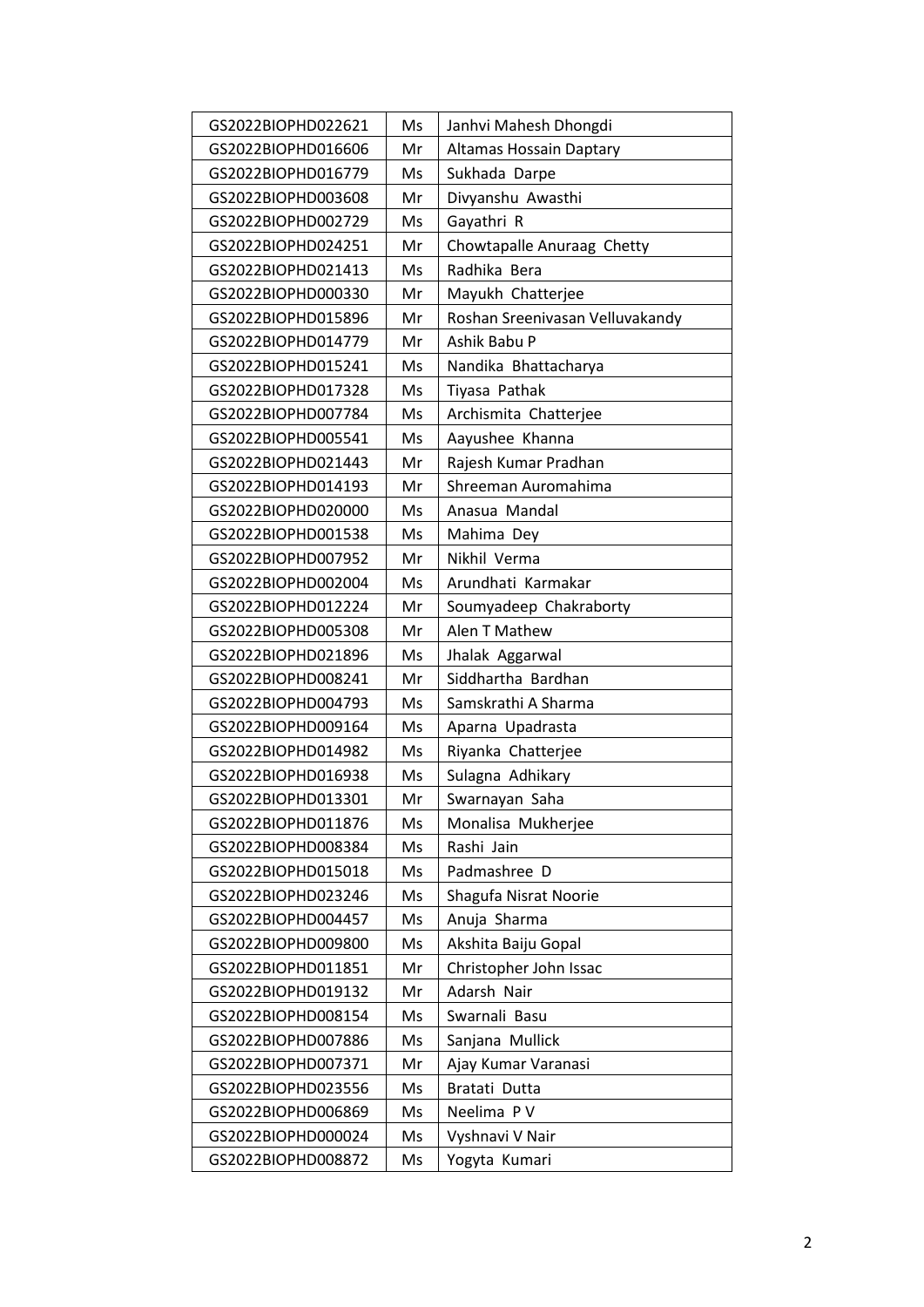| GS2022BIOPHD017153 | Mr | Rajatsubhra Nath               |
|--------------------|----|--------------------------------|
| GS2022BIOPHD008457 | Ms | Priyanti Chakraborty           |
| GS2022BIOPHD007868 | Ms | Biyas Mukherjee                |
| GS2022BIOPHD018311 | Ms | Pratishtha Sharma              |
| GS2022BIOPHD020651 | Mr | Manu Prasad K                  |
| GS2022BIOPHD012977 | Ms | Sayantani Datta                |
| GS2022BIOPHD006926 | Ms | Subhangi Basu                  |
| GS2022BIOPHD019211 | Mr | Vikash Yadav                   |
| GS2022BIOPHD023301 | Ms | Stuti Chatterjee               |
| GS2022BIOPHD019991 | Mr | Manu Sankar V                  |
| GS2022BIOPHD014368 | Ms | Shital Sandhya                 |
| GS2022BIOPHD018913 | Ms | Vidya V Babu                   |
| GS2022BIOPHD010356 | Ms | Asmita Dutta                   |
| GS2022BIOPHD023375 | Ms | Anjitha KS                     |
| GS2022BIOPHD006465 | Mr | Rohan Sunil Dandavate          |
| GS2022BIOPHD002875 | Ms | Meghna Joon                    |
| GS2022BIOPHD004048 | Mr | Rahul Kumar                    |
| GS2022BIOPHD024254 | Mr | Mishal Khan                    |
| GS2022BIOPHD006697 | Mr | Asmit Banerjee                 |
| GS2022BIOPHD018873 | Ms | Sushmita Sahoo                 |
| GS2022BIOPHD002361 | Mr | Subhajit Chakraborty           |
| GS2022BIOPHD022437 | Mr | Prayagraj Dipak Parmar         |
| GS2022BIOPHD009885 | Mr | Sourav Misra                   |
| GS2022BIOPHD007651 | Mr | Anindyo Paul                   |
| GS2022BIOPHD006002 | Ms | Tanisha Bose                   |
| GS2022BIOPHD023638 | Ms | Shanice Jessica Hermon         |
| GS2022BIOPHD020162 | Mr | Prem Das                       |
| GS2022BIOPHD009062 | Mr | Rohit Mallick                  |
| GS2022BIOPHD023921 | Mr | Rabishankar Ojha               |
| GS2022BIOPHD015724 | Ms | Shazia Parveen                 |
| GS2022BIOPHD001699 | Mr | Manish Kumar Nayak             |
| GS2022BIOPHD001876 | Mr | <b>Bhavuk Gupta</b>            |
| GS2022BIOPHD001895 | Mr | Swapnava Basu                  |
| GS2022BIOPHD013979 | Ms | Ritwija Maity                  |
| GS2022BIOPHD020264 | Mr | <b>Tulaib Azam</b>             |
| GS2022BIOPHD008303 | Ms | Debrita Mojumdar               |
| GS2022BIOPHD014810 | Ms | Dhrumi Miteshkumar Shah        |
| GS2022BIOPHD013253 | Ms | Pratyusha Bose                 |
| GS2022BIOPHD002212 | Mr | Putchala Ravi Kiran            |
| GS2022BIOPHD024426 | Ms | Padmasini R                    |
| GS2022BIOPHD008355 | Mr | Akshaykumar Babubhai Chaudhari |
| GS2022BIOPHD016111 | Mr | Sayed Mohamad Safwan           |
| GS2022BIOPHD014802 | Ms | Harshita Agarwal               |
| GS2022BIOPHD012837 | Mr | Swarnabha Chowdhury            |
|                    |    |                                |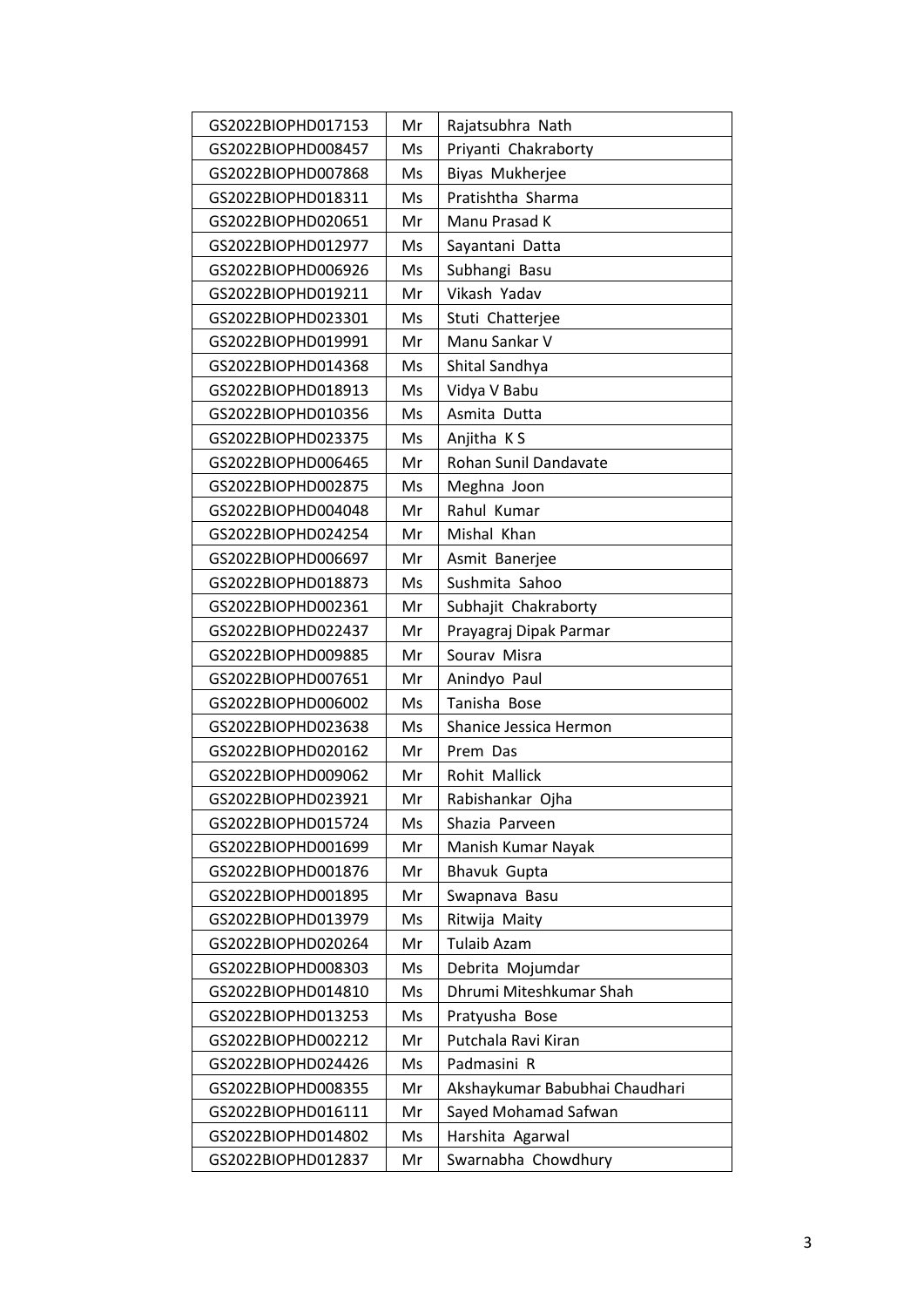| GS2022BIOPHD024443 | Mr | Yathartha Kumar             |
|--------------------|----|-----------------------------|
| GS2022BIOPHD010590 | Mr | Devanjan Mondal             |
| GS2022BIOPHD024632 | Ms | Syona Tiwari                |
| GS2022BIOPHD014635 | Ms | Priyadarshini Singh         |
| GS2022BIOPHD024603 | Ms | Deeksha Singh               |
| GS2022BIOPHD016079 | Mr | Shantnu Kumar               |
| GS2022BIOPHD002267 | Mr | Sarasij Pal                 |
| GS2022BIOPHD008090 | Ms | Anshika Sethi               |
| GS2022BIOPHD009002 | Mr | Vibhor Vijay Gaikwad        |
| GS2022BIOPHD016432 | Mr | Libin Thomas T              |
| GS2022BIOPHD025138 | Ms | Sneha S                     |
| GS2022BIOPHD021899 | Ms | Shubhangi Sangwan           |
| GS2022BIOPHD024466 | Ms | Ashabari Panda              |
| GS2022BIOPHD018685 | Mr | Praveen Kumar               |
| GS2022BIOPHD017359 | Ms | Anjitha R                   |
| GS2022BIOPHD011188 | Ms | Sulagna Basu                |
| GS2022BIOPHD014832 | Ms | Neha Maurya                 |
| GS2022BIOPHD000256 | Mr | Anup Pramanik               |
| GS2022BIOPHD006409 | Mr | Prosad Kumar Das            |
| GS2022BIOPHD006663 | Ms | Aaheli Shee Burman          |
| GS2022BIOPHD022942 | Ms | Surbhi Gupta                |
| GS2022BIOPHD003228 | Ms | Bableen Kaur                |
| GS2022BIOPHD024844 | Ms | Jennifer John               |
| GS2022BIOPHD008401 | Ms | Jyothis Mary Mathew         |
| GS2022BIOPHD008792 | Mr | Harsh Vikram Singh          |
| GS2022BIOPHD014578 | Ms | Shubhashri Parua            |
| GS2022BIOPHD025110 | Ms | Deepshikha Singh            |
| GS2022BIOPHD013922 | Ms | Heba Jamal                  |
| GS2022BIOPHD015213 | Ms | Ankita Dash                 |
| GS2022BIOPHD009006 | Ms | Melisa Joseph               |
| GS2022BIOPHD009160 | Ms | Nikita Bharat Bhor          |
| GS2022BIOPHD017855 | Mr | Bhaskar Pant                |
| GS2022BIOPHD007285 | Ms | Gopika Gopakumar            |
| GS2022BIOPHD005517 | Ms | Devika SR                   |
| GS2022BIOPHD012384 | Ms | Prerna Dhyani               |
| GS2022BIOPHD012015 | Ms | Anupama CA                  |
| GS2022BIOPHD021568 | Mr | Kaustubh Shashikant Bargode |
| GS2022BIOPHD017613 | Ms | Sidra Qaisar                |
| GS2022BIOPHD021854 | Ms | Disha Yogesh Kshirsagar     |
| GS2022BIOPHD011556 | Ms | Koyena Kundu                |
| GS2022BIOPHD019860 | Ms | Vidushi Banerjee            |
| GS2022BIOPHD024295 | Ms | Shreya Sarkar               |
| GS2022BIOPHD020932 | Ms | Vinita Ajit Kini            |
| GS2022BIOPHD017677 | Mr | Ashish Gupta                |